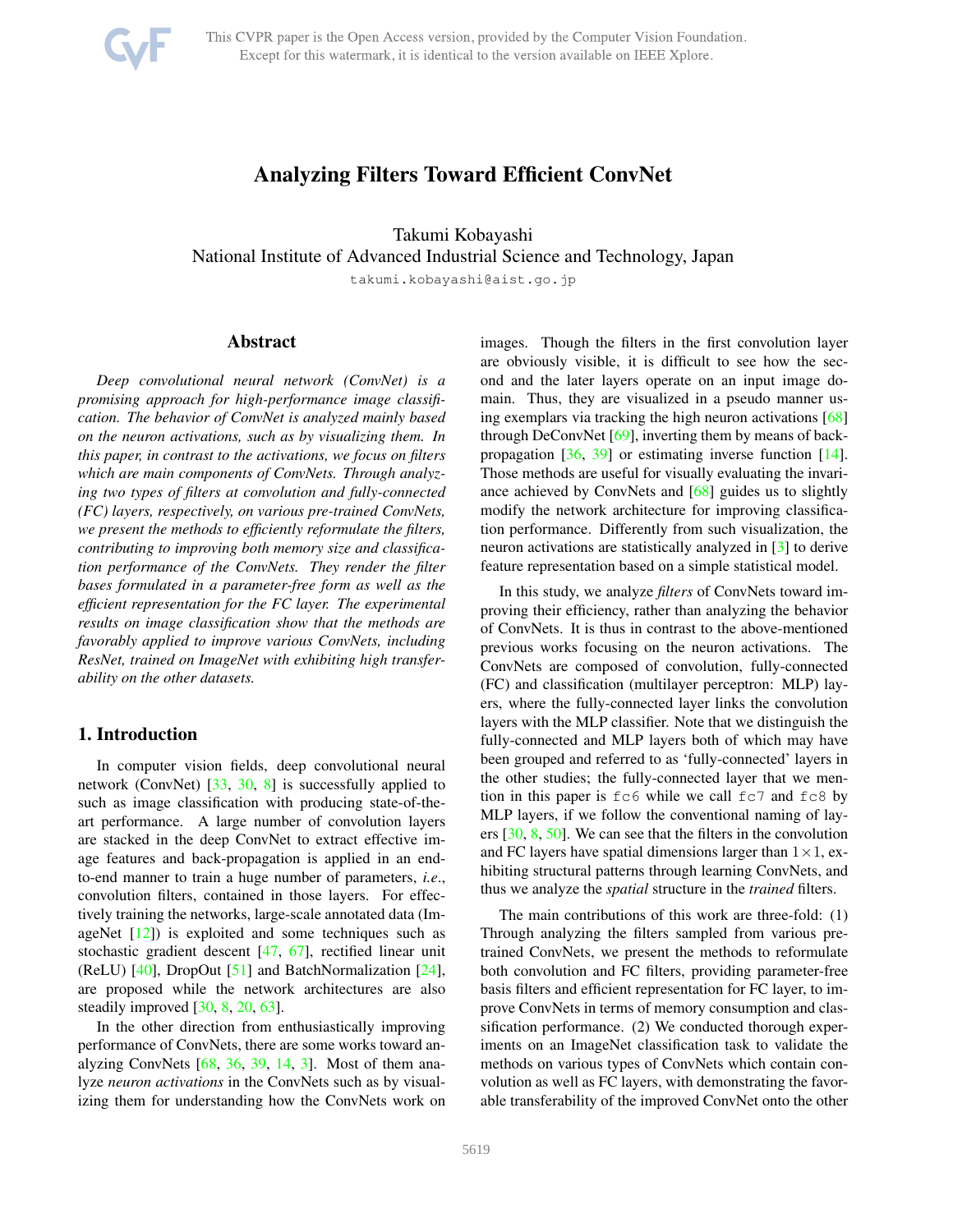datasets. (3) We also show that by similarly analyzing the convolution filters of ResNet [\[20\]](#page-8-5), the methods are favorably applied even to the ResNet which excludes FC layer.

## <span id="page-1-4"></span>2. Analysis of convolution filters

We first analyze convolution filters which are main building blocks in ConvNets. As in most ConvNets, we assume isometric convolution filters denoted by  $\boldsymbol{W} \in \mathbb{R}^{s \times s \times C}$  with the filter size s and the number of input channel  $C$ ; here, we further assume a filter of odd size  $s = 2r+1$  which is a common shape in ConvNets. The filters are applied to extract *spatial* characteristics as well as correlations among input channels from the feature maps including an input image at the first layer. According to the long history of image processing/analysis, we can naturally suppose that the filters are related to *derivatives* [\[15\]](#page-8-10). And, considering convolution operation, it is also necessary to consider *rotation* of the filters in disregard of spatial translation.

#### <span id="page-1-3"></span>2.1. Basis filters

The above discussion inspires us to employ steerable filters [\[16\]](#page-8-11) for representing the convolution filters. They are advantageous in describing any rotated filters by a linear combination of a few steerable filters and are quite efficient in the case of Gaussian derivative filters [\[16\]](#page-8-11). Thus, our goal in this section is to find out the general form of *basis* filters that describe any convolution filters in ConvNets. It is also practically beneficial since the number of parameters in ConvNets are reduced through efficiently re-parameterizing convolution filters by means of the bases.

It, however, is hard to determine such bases for arbitrary convolution filters  $W$  of any depth  $C$ . Thus, we decompose (slice) the filter W into  $\{w_c\}_{c=1}^C$  such that  $W * Z =$  $\sum_{c=1}^{C}$   $\boldsymbol{w}_c * \boldsymbol{z}_c$  where  $*$  indicates a convolution operator and  $\overline{\mathbf{w}_c} \in \mathbb{R}^{s \times s}$  and  $\mathbf{z}_c \in \mathbb{R}^{W \times H}$  are the c-th slices of the filter W and the input feature map  $\mathbf{Z} \in \mathbb{R}^{W \times H \times C}$  along the channel dimension, respectively. We formulate the general bases for the spatial filters  $w_c$  of which 2D shape is shared across any channel-wise convolution filters. Suppose we are given B basis filters  $\{b_i\}_{i=1}^B$ , the convolution filter  $w_c$  can be formulated by

<span id="page-1-0"></span>
$$
\boldsymbol{w}_c = \sum_{i=1}^B \alpha_{ic} \boldsymbol{b}_i \ \Rightarrow \ \boldsymbol{W} * \boldsymbol{Z} = \sum_{i,c=1}^{B,C} \alpha_{ic} \boldsymbol{b}_i * \boldsymbol{z}_c \quad (1)
$$

where  $\{\alpha_{ic}\}_{i=1,c=1}^{B,C}$  are the coefficients of the bases to construct the filter  $W$ . Considering that there are  $D$  filters  $\{W^{(j)}\}_{j=1}^D$  for D outputs and the bases are shared across them,  $(1)$  shows that the number of (learnable) parameters for the convolution filter is reduced into  $BCD$  from  $s^2CD$ .

For efficient representation, we can impose the constraint of *orthonormality* on the basis filters, and thus the *orthonormal steerable filters* could be basis for convolution filters. For example, the orthonormal steerable filters of up to 2nd order are analytically given as

$$
\mathbf{b}^{[0]}(x, y) \propto e^{\frac{-1}{2\sigma^2}(x^2 + y^2)},
$$
\n
$$
\mathbf{b}_0^{[1]}(x, y) \propto y e^{\frac{-1}{2\sigma^2}(x^2 + y^2)},
$$
\n
$$
\mathbf{b}_0^{[1]}(x, y) \propto (x^2 + y^2 - \sigma^2) e^{\frac{-1}{2\sigma^2}(x^2 + y^2)},
$$
\n
$$
\mathbf{b}_0^{[2]}(x, y) \propto (x^2 + y^2 - \sigma^2) e^{\frac{-1}{2\sigma^2}(x^2 + y^2)},
$$
\n
$$
\mathbf{b}_1^{[2]}(x, y) \propto (x^2 - y^2) e^{\frac{-1}{2\sigma^2}(x^2 + y^2)},
$$
\n
$$
\mathbf{b}_2^{[2]}(x, y) \propto x y e^{\frac{-1}{2\sigma^2}(x^2 + y^2)}
$$
\n(2)

<span id="page-1-1"></span>,

where the superscript index in  $\boldsymbol{b}$  indicates the order of derivatives and  $\sigma$  is the standard deviation of Gaussian envelope function, which are two parameters in the bases. The bases can be practically computed via Gram-Schmidt orthonormalization; for the practical algorithm, refer to the supplementary material. In Fig. [1,](#page-2-0) our basis filters [\(2\)](#page-1-1) of  $3 \times 3$  with  $\sigma = 1$  are compared to the actual bases computed by applying singular value decomposition (SVD) to the  $3\times3$  convolution filters in the pre-trained VGG-vd-16 Con-vNet<sup>[1](#page-1-2)</sup> [\[50\]](#page-9-7). We can find well correspondence between them, which demonstrates feasibility to employ the orthonormal steerable filters for the bases of convolution filters.

While the filter size is designed by users, we then perform analysis for specifying two parameters of the derivative order N and the envelope size  $\sigma$  in the bases, both of which would be dependent on the filter size  $r$ . Note that we hereafter regard the N-th order bases as all the orthonormal steerable basis filters of up to  $N$ -th derivative order; the  $N$ th order bases contain  $\frac{1}{2}(N+1)(N+2)$  basis filters [\[16\]](#page-8-11).

To find the relationship between those parameters  $(N, \sigma)$ and the filter size  $(r)$ , we define the following criterion to evaluate how well the bases explain the optimized convolution filters in the pre-trained ConvNets;

<span id="page-1-5"></span>
$$
\tilde{\epsilon}(\boldsymbol{W}; \mathcal{B}) = 1 - \frac{\sum_{c} \|\sum_{\boldsymbol{b} \in \mathcal{B}} \text{vec}(\boldsymbol{b}) \text{vec}(\boldsymbol{b})^{\top} \text{vec}(\boldsymbol{w}_{c})\|_{2}^{2}}{\sum_{c} \|\text{vec}(\boldsymbol{w}_{c})\|_{2}^{2}},
$$

$$
\epsilon(\mathcal{W}; \mathcal{B}) = \frac{1}{|\mathcal{W}|} \sum_{\boldsymbol{W} \in \mathcal{W}} \tilde{\epsilon}(\boldsymbol{W}; \mathcal{B}),
$$
(3)

where vec is an operator to vectorize a filter (matrix),  $\mathcal{B} = {\{\mathbf{b}_i\}}_{i=1}^B$  and  $\mathcal{W} = {\{\mathbf{W}^{(j)}\}}_{j=1}^D$  are the banks of bases and convolution filters in the target convolution layer, respectively. It should be noted that the number of basis filter  $|\mathcal{B}|$  depends only on the derivative order N,  $|\mathcal{B}| = \frac{1}{2}(N +$ 1)( $N+2$ ).  $\tilde{\epsilon}$  measures reconstruction error by the bases  $\beta$  in comparison to the total filter energy  $\sum_c \|\mathrm{vec}(\boldsymbol{w}_c)\|_2^2,$  and  $\epsilon$ averages them across the convolution filters  $W$  at the target convolution layer; it is further averaged across all convolution layers and various ConvNets. Thus, the smaller  $\epsilon$ means that  $\beta$  fits the convolution filters well.

We draw the optimized convolution filters from 12 pre-trained ConvNets, all of which are trained on ImageNet dataset  $[12]$  and downloaded from  $[1]$ ; they are listed in the supplementary material. Fig. [2a](#page-2-1) shows the results by fitting

<span id="page-1-2"></span><sup>&</sup>lt;sup>1</sup>All the convolution filters in VGG-vd-16 are in the shape of  $3 \times 3$ .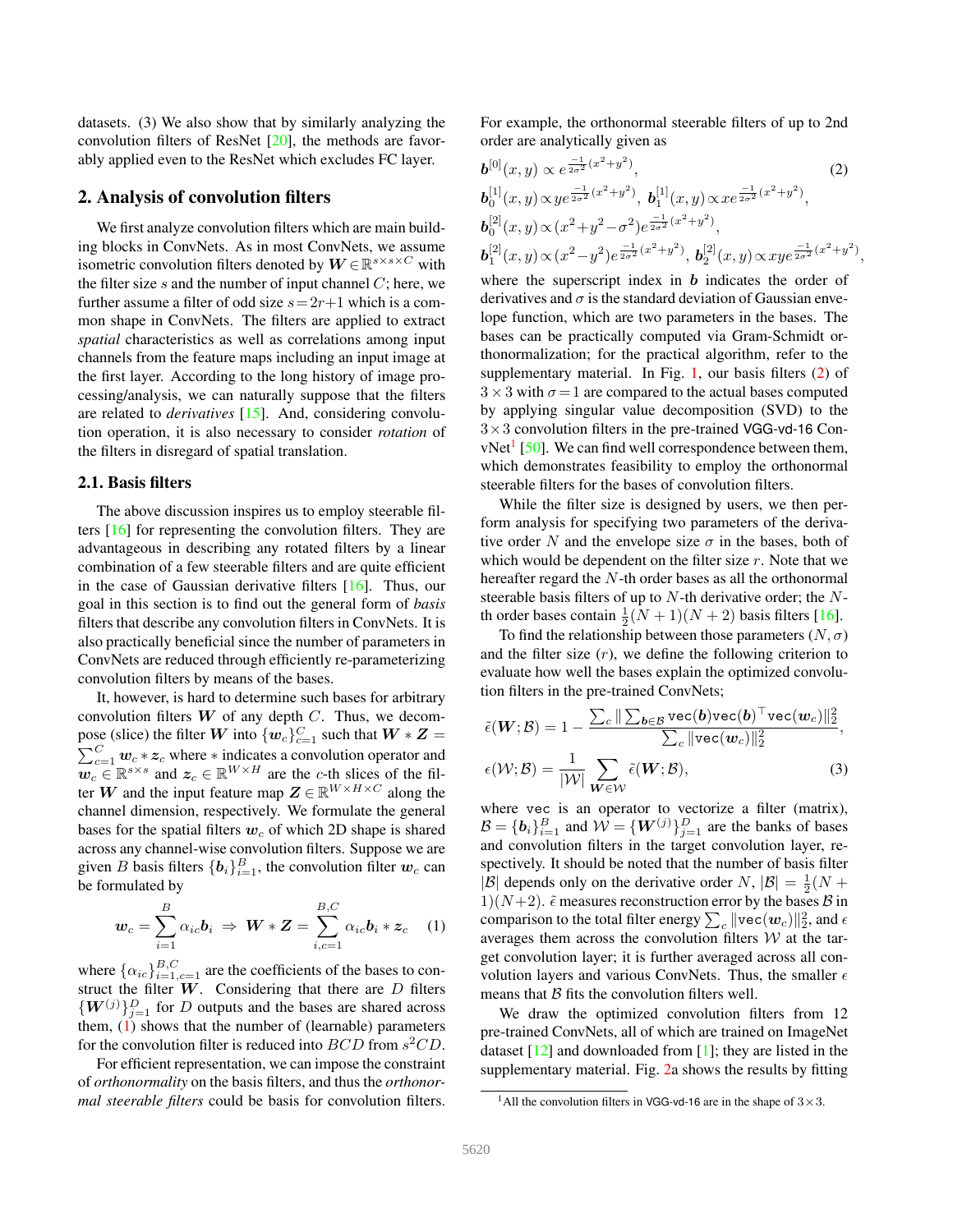

<span id="page-2-0"></span>Figure 1. Comparison between (a) the  $3 \times 3$  basis filters computed from the pre-trained VGG-vd-16 [\[50\]](#page-9-7) and (b) ours by [\(2\)](#page-1-1) of  $\sigma = 1$ . Weights are shown in pseudo colors.





<span id="page-2-1"></span>

to them the bases of various order N with  $\sigma^2 = \frac{1}{2}(r+1)$ where r indicates the filter reach size, *i.e.*,  $s = 2r + 1$ . The higher order produces larger number of bases, obviously decreasing error  $\epsilon$ . Thus, based on  $\epsilon$  < 0.1 which means over 90% reconstruction by the bases, we can find that the derivative order of  $N = 2r$  gives sufficiently favorable reconstruction. On the other hand, Fig. [2b](#page-2-1) shows the results for various  $\sigma$  in the bases of  $N = 2r$ , implying that there are minima. By seeing the minima on respective filter sizes, we roughly<sup>[2](#page-2-3)</sup> derive the relationship of  $\sigma^2 = \frac{1}{2}(r+1)$ . As a result, our analysis can be summarized as follows:

<span id="page-2-2"></span>

| Analysis 1: for convolution filters                                                   |
|---------------------------------------------------------------------------------------|
| For the convolution filter of $(2r+1)\times(2r+1)$ size, its bases                    |
| are defined by the <i>orthonormal steerable filters</i> of up to                      |
| order $\boxed{N=2r}$ and the variance $\boxed{\sigma^2 = \frac{1}{2}(r+1)}$ , produc- |
| ing $(r + 1)(2r + 1)$ basis filters.                                                  |

# 2.2. Quantitative evaluation

We quantitatively evaluate Analysis [1](#page-2-2) by applying it to the ConvNets based on VGG-M [\[8\]](#page-8-2). The ConvNets are reparameterized by introducing the filter bases into the convolution layers as in [\(1\)](#page-1-0) and are trained *from scratch* on ILSVRC2014 training dataset. We investigate the order  $N$ of the bases that directly affects the number of basis filters, while the effect of  $\sigma$  is limited to smoothing of filters.

In Table [1a](#page-3-0), the basis set produced by Analysis [1](#page-2-2) is compared to the original convolution filters without bases, the random orthonormal bases in which the numbers of basis filters are all the same as ours, and the steerable filter without orthogonalization [\[16\]](#page-8-11). Note that the original convolution filters implicitly assume the full-rank bases. By applying Analysis [1,](#page-2-2) the parameters for the convolution filters are significantly reduced by  $\frac{(r+1)(2r+1)}{(2r+1)^2} \approx \frac{1}{2}$  while keeping the performance as well as outperforming the other bases.

The detailed comparison is also shown in Table [1b](#page-3-0)∼d by increasing/decreasing the order  $N$  of bases on the respective convolution sizes. Obviously, reduction of basis order degrades the performance, while less improvement is found even by increasing the order; actually the performances are slightly deteriorated, except for the case of  $3 \times 3$  filter.

These results validate Analysis [1](#page-2-2) of convolution filters from the viewpoint of classification performance, though it is derived from the approximation of the pre-trained filters.

#### 2.3. Discussion and Related Works

By applying Analysis [1,](#page-2-2) convolution filters of any sizes are described by the linear combinations [\(1\)](#page-1-0) of the *predefined* basis filters whose number is also pre-set. Thereby, the number of parameters to be learned is significantly reduced from  $s^2CD$  of whole filters  $\{W^{(j)}\}_{j=1}^D$  to  $BCD$  of coefficients where  $B = (2r+1)(r+1) = s\frac{s+1}{2}$  is the number of basis filters. Thus, Analysis [1](#page-2-2) roughly halves the parameter size (memory size) of any convolution layers in ConvNets. In the forward/backward-propagation, computation at the convolution layer can be decomposed into the convolutions by the fixed bases and their linear combination (implemented by  $1 \times 1$  convolution) as in network-in-network model [\[35\]](#page-8-13). The off-the-shelf ConvNet learner is also applicable by reconstructing the convolution filters from the bases and their coefficients in negligible computation cost.

Basis (prefixed) filters are found in some works. ScatteringNet [\[49\]](#page-9-8) is built upon the pre-defined wavelet filter banks which are cascaded with nonlinear operations to form the pre-fixed network. In [\[43\]](#page-9-9), the pre-fixed Gabor filters are employed to extract orientation-based features only at the first layer, without considering the basis filters nor their (linear) combination. In contrast to those methods, we employ *orthonormal* steerable filters as bases and *learns* the coefficient weights for those pre-defined bases in an end-to-end manner. As the pre-defined basis filters reconstruct the convolution filters with the learnt weights, our method is generally applicable to various ConvNets without changing the network architecture as shown in Sec. [4.](#page-5-0) In [\[25,](#page-8-14) [10\]](#page-8-15), basis filters are introduced to make ConvNets steerable in terms of certain types of transformation groups, while we leverage them to analyze the convolution filters toward improving efficiency of the ConvNets (Fig. [2](#page-2-1) and Sec. [4.3\)](#page-6-0). Our work is closely connected to  $[26]$  which directly employs Gaussian derivative filters with parameters to be tuned by users.

<span id="page-2-3"></span><sup>&</sup>lt;sup>2</sup>The  $9 \times 9$  filter appears only in one layer, causing the observation of low confidence; see details of the ConvNets in the supplementary material.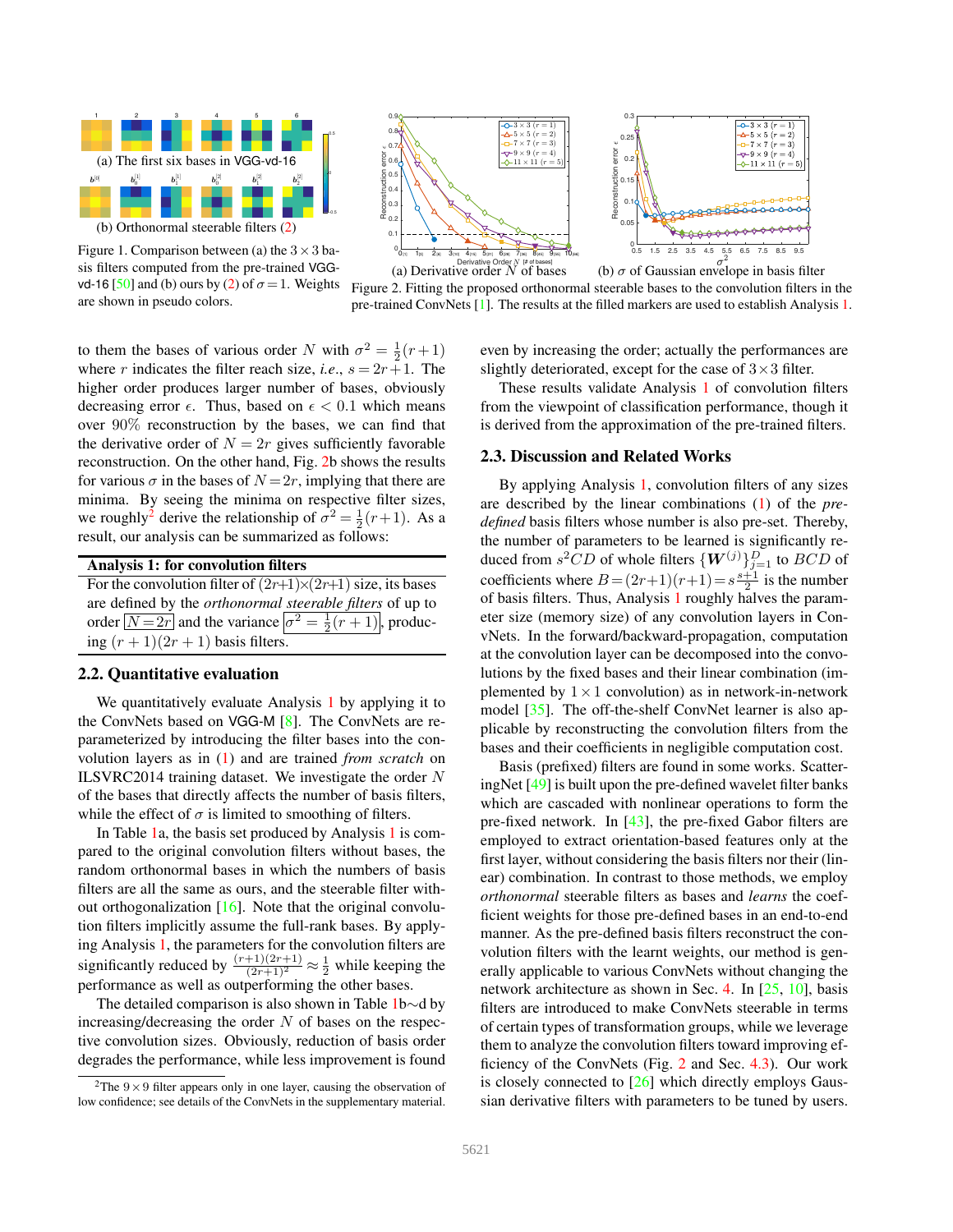<span id="page-3-0"></span>Table 1. Performance comparison on filter bases of various orders. The top-5 error rates (%) are measured by 10-crop testing [\[30\]](#page-8-1) on ILSVRC2014 validation set. Numbers in parentheses indicate the number of basis filter, and the underlined ones mean the full-rank  $(s^2)$ .

|                            |              |              |                                               |       |                      |        | $(c)$ VGG-M <sub>9×9</sub> |                                                                                 |        |                           |            |                            |                                                                                   |       |
|----------------------------|--------------|--------------|-----------------------------------------------|-------|----------------------|--------|----------------------------|---------------------------------------------------------------------------------|--------|---------------------------|------------|----------------------------|-----------------------------------------------------------------------------------|-------|
|                            |              |              |                                               |       |                      |        | (b) VGG-M                  |                                                                                 |        |                           | $9\times9$ | $5 \times 5$               | $3 \times 3$                                                                      |       |
|                            |              | $(a)$ VGG-M  |                                               |       |                      |        |                            | $7 \times 7$ $5 \times 5$ $3 \times 3$<br>1st layer 2nd layer 3~5th layer Error |        | <b>Bases</b>              |            |                            | 1st layer 2nd layer $3 \sim 5$ th layer Error                                     |       |
| Convolution filter size    |              |              | <b>Bases</b>                                  |       |                      |        |                            | steerable                                                                       | 7 (36) | $4$ [15]                  | 2[6]       | 13.27                      |                                                                                   |       |
|                            | $7 \times 7$ | $5 \times 5$ | $3 \times 3$                                  |       | Analysis $1 \t6[28]$ |        | $4$ [15]                   | 2[6]                                                                            | 13.19  | <b>Analysis 1 8 [45]</b>  |            | $4$ [15]                   | 2[6]                                                                              | 13.21 |
| <b>Bases</b>               |              |              | 1st layer 2nd layer $3 \sim 5$ th layer Error |       | steerable            | 5/211  | $4$ [15]                   | 2[6]                                                                            | 13.34  | steerable                 | 91551      | $4$ [15]                   | 2[6]                                                                              | 13.28 |
| original                   | $-[49]$      | $-[25]$      | - [9]                                         | 12.96 | steerable            | 7 1361 | $4$ [15]                   | 2[6]                                                                            | 13.26  |                           |            |                            |                                                                                   |       |
| random                     |              |              |                                               | 13.65 |                      |        |                            |                                                                                 |        |                           |            | (d) VGG- $M_{11\times 11}$ |                                                                                   |       |
|                            | $-[28]$      | $-[15]$      | $-[6]$                                        |       | steerable            | 6 [28] | 31101                      | 2[6]                                                                            | 13.40  |                           |            |                            |                                                                                   |       |
| steerable $[16]$           |              |              |                                               |       | steerable            | 6 [28] | 5/211                      | 2[6]                                                                            | 13.26  | <b>Bases</b>              |            |                            | $11 \times 11$ $5 \times 5$ $3 \times 3$<br>1st layer 2nd layer 3~5th layer Error |       |
| w/o orthogonality $6$ [28] |              | $4$ [15]     | 2[6]                                          | 13.64 |                      |        |                            |                                                                                 |        | steerable                 | 9 1551     | $4$ [15]                   | 2[6]                                                                              | 13.30 |
| <b>Analysis 1</b>          | $6$ [28]     | $4$ [15]     | 2[6]                                          | 13.19 | steerable            | 6 [28] | $4$ [15]                   | 1/31                                                                            | 13.93  |                           |            |                            |                                                                                   |       |
|                            |              |              |                                               |       | steerable            | 6 [28] | $4$ [15]                   | 3 <sub>[9]</sub>                                                                | 13.12  | <b>Analysis 1 10</b> [66] |            | $4$ [15]                   | 2[6]                                                                              | 13.07 |
|                            |              |              |                                               |       |                      |        |                            |                                                                                 |        | steerable 11 (78)         |            | 4 [15]                     | 2161                                                                              | 13.26 |

However, through our analysis (Sec. [2.1\)](#page-1-3), we provide the parameter-free basis filters only dependent on the filter size (Analysis [1\)](#page-2-2). And, they are different in *orthogonality* which is necessary for effective learning as shown in Table [1a](#page-3-0). In addition, it is noteworthy that our work covers the FC filter (Sec. [3\)](#page-3-1) in contrast to the previous works  $[26, 25, 10]$  $[26, 25, 10]$  $[26, 25, 10]$  $[26, 25, 10]$  which only consider convolution filters.

From the viewpoint of filter decomposition, our method is related to the works for slimming ConvNets via decomposing convolution filters [\[27,](#page-8-17) [32,](#page-8-18) [13,](#page-8-19) [60,](#page-9-10) [59\]](#page-9-11). It, however, is totally different from them in that those methods decompose the trained filters a *posteriori* after learning the ConvNets and thus require re-training such as by fine-tuning, while the proposed Analysis [1](#page-2-2) operates on convolution filters a *priori* before end-to-end learning. Therefore, those posterior methods would be applicable to the ConvNets that are learned according to Analysis [1](#page-2-2) for further reducing the parameter size such as by decomposing the coefficients  $\{\alpha_{ic}^{(j)}\}_{i=1,c=1,j=1}^{B,C,D}$  of the bases.

## <span id="page-3-1"></span>3. Analysis of fully-connected filters

The filter at the fully-connected (FC) layer, so-called fc6, works on a feature map in a different way from the convolution filters. Namely, the FC filter sees whole input without convolution and is applied mainly to compress the dimensionality by processing the feature map globally, while the convolution filter extracts local spatial characteristics. Considering that the FC filter operates on the whole spatial domain, a legacy image processing technique for image compression inspires us to employ the *discrete cosine transform (DCT)* [\[18\]](#page-8-20) for representing the filter in an orthonormal manner; this is different motivation from the case of convolution filters based on derivatives (Sec. [2\)](#page-1-4).

#### 3.1. Basis filters

As is the case with convolution filters (Sec. [2.1\)](#page-1-3), we consider the bases for the 2D spatial filter into which the FC filter is sliced along the channel dimension. Suppose the input feature map is defined on  $\mathbb{R}^{S \times S \times C}$  of the spatial extent S, and the DCT bases are mathematically written by

<span id="page-3-2"></span>
$$
b^{[m,n]}(x,y) = \beta_m \beta_n \cos \left\{ \frac{m\pi}{2S} (2x+1) \right\} \cos \left\{ \frac{n\pi}{2S} (2y+1) \right\},\tag{4}
$$
  
where  $(x, y) \in \{0, \dots, S-1\} \times \{0, \dots, S-1\}$  and  $\beta_n =$ 

where  $(x, y) \in \{0, \dots, S-1\} \times \{0, \dots, S-1\}$  and  $\beta_0 =$  $\frac{1}{\sqrt{2}}$  $\frac{1}{\sqrt{S}}$ ,  $\beta_i = \sqrt{\frac{2}{S}}$  for  $0 < i \leq S-1$ . The order N of the DCT bases is defined by  $N = n + m$  for  $0 \le m, n \le S - 1$ as shown in Fig.  $3b$ , and we regard the N-th order DCT bases to contain all the bases [\(4\)](#page-3-2) of up to N-th order;  $\beta$  =  ${\{b^{[m,n]}\}}_{m+n\leq N}$ . N is the only parameter in the bases.

Similarly to Fig. [1,](#page-2-0) the actual bases at the FC layer are computed by applying SVD to the FC filter in the pretrained VGG-M [\[8\]](#page-8-2) and are depicted in Fig. [3a](#page-4-0), exhibiting similarity to the DCT bases in Fig. [3b](#page-4-0). Then, the relationship between the order  $N$  and the input size  $S$  is investigated over the pre-trained ConvNets of AlexNet [\[30\]](#page-8-1), Caffereference  $[28]$  and VGG-S/F/M  $[8]$  for  $S = 6$  and VGG-vd-16/19 [\[50\]](#page-9-7) for  $S = 7$ . The reconstruction error  $\epsilon$  [\(3\)](#page-1-5) by the DCT bases is shown in Fig. [4.](#page-4-1) Note that the number of bases even in the same DCT order are different according to the spatial size S. As in Sec. [2.1,](#page-1-3) based on  $\epsilon$  < 0.1, the order can be determined as  $N = S - 1$ .

#### <span id="page-3-3"></span>3.2. Quantitative evaluation

The preliminary analysis result for DCT bases,  $N = S-1$ , is quantitatively evaluated in terms of classification performance. On ImageNet dataset, we train from scratch the ConvNet with Analysis [1](#page-2-2) of VGG-M [\[8\]](#page-8-2) containing the FC layer of  $S = 6$  to which we can apply the DCT bases of the order  $N \in \{0, \dots, 10\}$ . The performance results are shown in Fig. [5,](#page-4-2) leading to the following three findings: 1) the performance is kept at  $N = S - 1 = 5$  halving the number of parameters in the FC layer, 2) the lower-order bases give better performance and especially the best performance is achieved by  $N = 1$ , and 3) even the 0-th order basis exhibits almost the same performance as the original one  $(N = 10)$  while significantly reducing the number of parameters by  $\frac{1}{S^2} = \frac{1}{36}$ . Note that the 0-th order basis is just the uniform weighting (Fig. [3b](#page-4-0)) corresponding to *averagepooling*. Based on these results, we can say that the fully-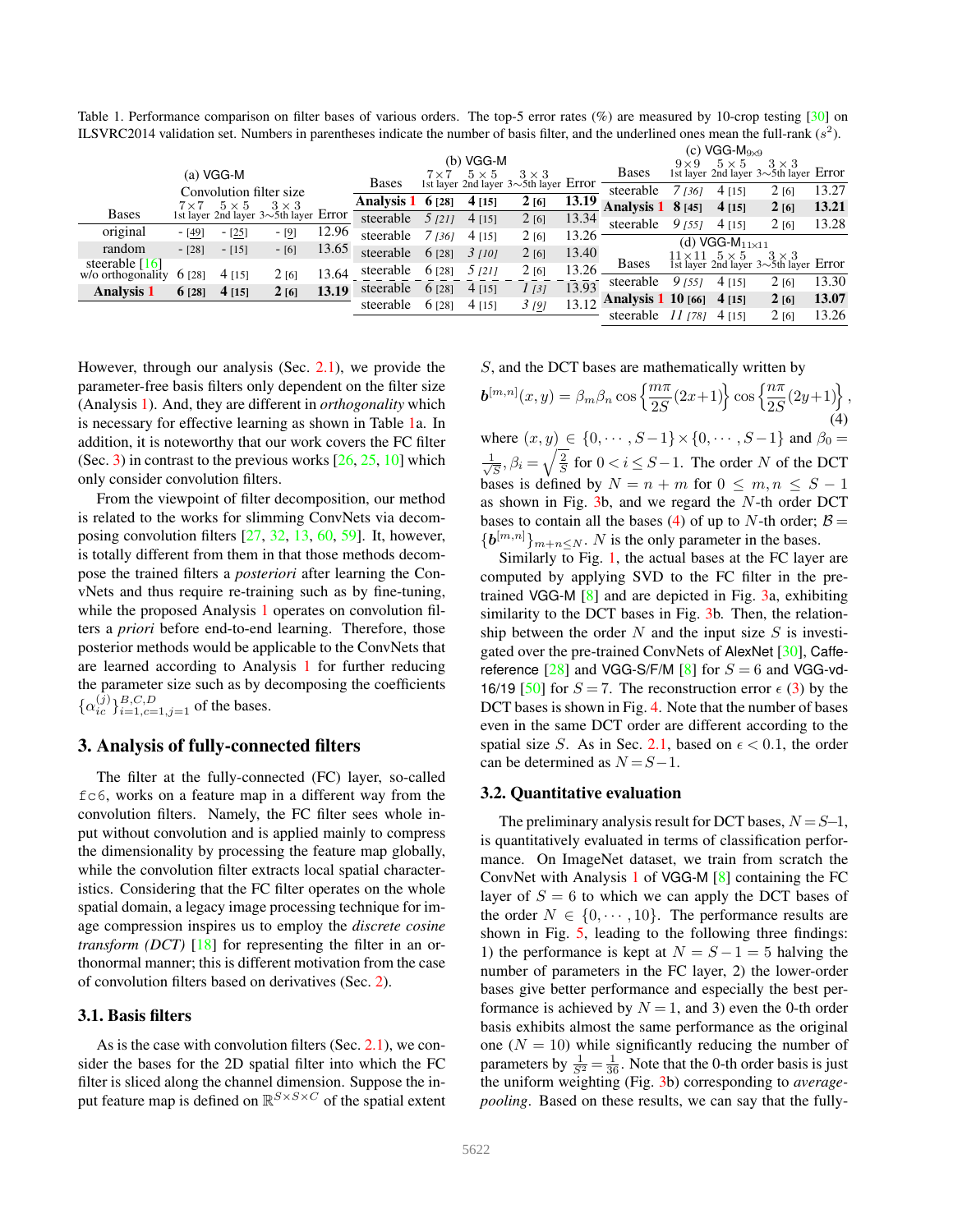

<span id="page-4-0"></span>Figure 3. Comparison between (a) the FC basis filters computed from the pre-trained ConvNet (VGG-M [\[8\]](#page-8-2)) and (b) the DCT bases [\(4\)](#page-3-2). The numbers in (b) indicate the DCT orders. Weights are shown in pseudo colors.

connected layer is redundantly parameterized, and in particular, the third finding further inspires us to reformulate the fully-connected layer as follows.

## <span id="page-4-7"></span>3.3. BoW-based representation for FC layer

Let  $z_{xy} \in \mathbb{R}^C$  be the C-dimensional feature vector at  $(x, y)$  position in the input feature map  $\mathbf{Z} \in \mathbb{R}^{S \times S \times C}$ . The fully-connected layer followed by the ReLU layer is mathematically written by, for one output channel,

<span id="page-4-3"></span>
$$
ReLU \left[ \sum_{x=1, y=1}^{S, S} \boldsymbol{w}_{xy}^{\top} \boldsymbol{z}_{xy} + \rho \right]
$$
 (5)

where ReLU(x)  $\triangleq$  max[0, x] and  $w_{xy}$  is the C-dimensional filter vector at  $(x, y)$  in the FC filter  $W \in \mathbb{R}^{S \times S \times C}$ . By applying the 0-th order DCT basis which is equivalent to average-pooling followed by linear projection via  $\alpha \in \mathbb{R}^C$ , the FC layer  $(5)$  is transformed into

<span id="page-4-4"></span>
$$
\text{ReLU}\left[\frac{1}{S^2}\sum_{x=1,y=1}^{S,S}\boldsymbol{\alpha}^\top\boldsymbol{z}_{xy}+\rho\right].\tag{6}
$$

This formulation simply aggregates the score of local descriptor (feature)  $z_{xy}$  projected onto the vector  $\alpha$  which comprises the coefficients of the 0-th order DCT basis across channels. Such a process on the local descriptors belongs to the framework of bag-of-words (BoW) [\[11\]](#page-8-22) which aggregates the code weight, *i.e*., non-negative similarity score, of the visual words assigned to the local descriptors. Inspired by the BoW approach,  $(6)$  is modified into

<span id="page-4-5"></span>
$$
\frac{1}{S^2} \sum_{x=1,y=1}^{S,S} \text{ReLU}[\boldsymbol{\alpha}^\top \boldsymbol{z}_{xy} + \rho]. \tag{7}
$$

In [\(7\)](#page-4-5), we regard  $\alpha$  as the visual word vector and the nonnegative similarity score (code weight) to  $\alpha$  is measured by dot-product and thresholding (ReLU) with the bias  $\rho$ . The code weights at the local descriptors  $z_{xy}$  are average-pooled over the input map of  $S \times S$  as in the standard BoW. Though [\(7\)](#page-4-5) is simply implemented by swapping the sequence of ReLU and average-pooling in [\(6\)](#page-4-4) as shown in Fig. [7b](#page-6-1), it is noteworthy that [\(7\)](#page-4-5) is theoretically founded on the BoW



<span id="page-4-1"></span>Figure 4. Reconstruction errors by fitting DCT bases to the FC filters.



<span id="page-4-2"></span>Figure 5. Classification performance by VGG-M of various DCT orders.

model which delivers an effective feature representation of medium level with favorable transferability (Sec. [4.2\)](#page-6-2).

Following the progress of BoW  $[57, 23]$  $[57, 23]$ , we can apply *max*-pooling [\[6\]](#page-8-24) to [\(7\)](#page-4-5) instead of average-pooling:

<span id="page-4-6"></span>
$$
\max_{x,y} \text{ReLU}[\tilde{\boldsymbol{w}}^{\top} \boldsymbol{z}_{xy} + \rho] = \text{ReLU}[\max_{x,y} {\{\tilde{\boldsymbol{w}}^{\top} \boldsymbol{z}_{xy} + \rho\}}].
$$
 (8)

The max-pooling woks well on the hand-crafted local de-scriptors with sparse code weights [\[57,](#page-9-12) [23\]](#page-8-23). [\(8\)](#page-4-6) is easily implemented by using the max-pooling layer.

In consequence, based on the findings in Sec. [3.2,](#page-3-3) we can conclude our analysis on FC filter as follows:

#### <span id="page-4-8"></span>Analysis 2: for fully-connected filters

| $\triangleright$ The bases of the FC filter are given by the <i>DCT bases</i> |
|-------------------------------------------------------------------------------|
| (4) of up to order $\boxed{N=1}$ producing 3 basis filters, or                |
| $\triangleright$ BoW-based FC layer (Sec. 3.3) should be applied.             |

#### 3.4. Related Works

Some ConvNets [\[35,](#page-8-13) [52,](#page-9-13) [53,](#page-9-14) [20\]](#page-8-5) heuristically replace the FC layer with average-pooling. On the other hand, we naturally introduce the average-pooling based on the analysis of the FC layer from the *frequency* viewpoint by DCT (Sec. [3.2\)](#page-3-3), and then derive the BoW-based representation  $(7, 8)$  $(7, 8)$  $(7, 8)$ . In contrast to the classification score pooling in [\[35\]](#page-8-13), our model [\(7\)](#page-4-5) produces effective BoW-based feature representation which can be extended via max-pooling [\(8\)](#page-4-6) and is well transferable (Sec. [4.2\)](#page-6-2). It is connected to but different from the feature-pooling in  $[52, 53, 20]$  $[52, 53, 20]$  $[52, 53, 20]$  $[52, 53, 20]$  $[52, 53, 20]$ ; Sec. [4.3](#page-6-0) shows that it favorably works to improve ResNet [\[20\]](#page-8-5).

While in [\[9\]](#page-8-25) the neuron activations at the intermediate convolution layer, such as conv5, are fed into Fisher kernel in the framework of transferring ConvNet features, we embed the BoW-based coding into ConvNets which is trained in an end-to-end manner. In NetVLAD [\[4\]](#page-8-26), VLAD layer is similarly embedded and learned for place recognition. Our BoW-based layer [\(7,](#page-4-5) [8\)](#page-4-6) is much simpler with lower dimensionality and is advantageous in transferring features.

As to FC layer decomposition, we introduce the DCT bases *a priori* while Fast R-CNN [\[17\]](#page-8-27) decompose the FC filter *a posteriori* via SVD for accelerating detection.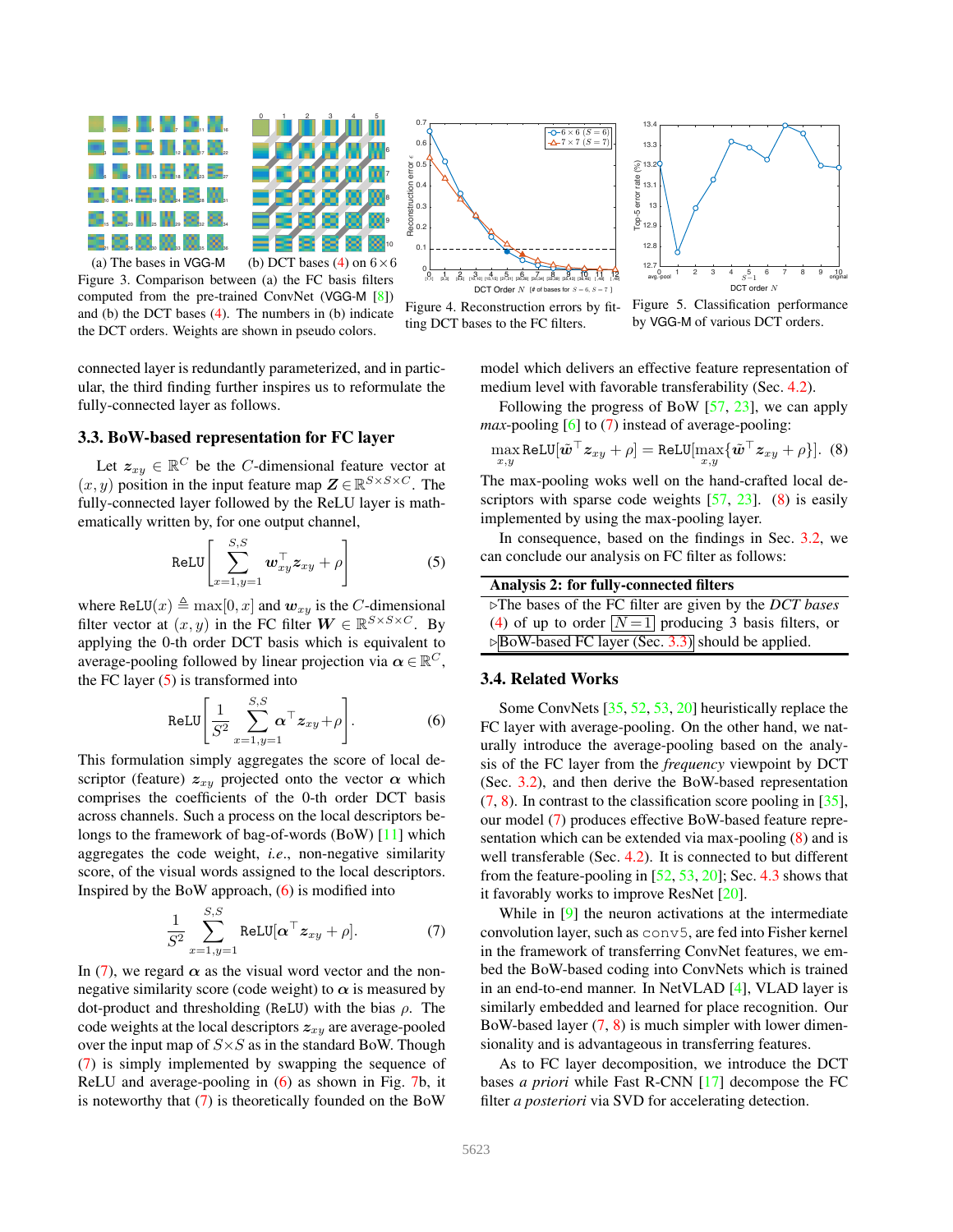## <span id="page-5-0"></span>4. Experimental Results

## 4.1. Image classification on ImageNet dataset

We apply Analysis  $1\&2$  $1\&2$  $1\&2$  to various ConvNets of AlexNet  $[30]$  and VGG-S/M/F  $[8]$  as well as the deeper ConvNets of VGG-vd-16/19 [\[50\]](#page-9-7). Note that the ConvNets are re-parameterized by applying the proposed methods to the convolution layers as well as the fully-connected layer (Fig. [7\)](#page-6-1). All the ConvNets of both the original and our models are trained *from scratch* on ILSVRC2014 training dataset<sup>[3](#page-5-1)</sup>. We implemented them by using MatConvNet toolbox [\[55\]](#page-9-15), following the learning procedure provided in the toolbox; the details are shown in the supplementary material. Performance is measured on ILSVRC2014 validation set and we report top-5 error rates by 10-crop testing [\[30\]](#page-8-1) on a resized input image whose minimum side has 256 pixels.

Table [2](#page-5-2) shows the performance results for the moderately deep ConvNets. Analysis [1](#page-2-2) of convolution filters efficiently works to reduce the parameter size of the ConvNet while keeping the performance; see the reduction of convolution parameters in Fig. [6a](#page-5-3). On AlexNet and VGG-F which produce rather higher error rates, the performance gap between ours and the original one is slightly larger than those for the more sophisticated ConvNets of VGG-M/S. The gap, however, is getting smaller as the ConvNets are improved so as to produce better performance, as described in the later.

As to the fully-connected filter, Analysis [2](#page-4-8) regarding DCT bases of  $N = 1$  effectively works, and it is noteworthy that the BoW representation (Sec. [3.3\)](#page-4-7) contributes to further performance improvement; the max-pooling in  $(8)$ largely improves the performance especially on the simpler ConvNets of AlexNet and VGG-F. While the BoW representation is shift-invariant due to the global pooling in  $(7, 8)$  $(7, 8)$  $(7, 8)$ , the FC layer using the DCT bases of  $N = 1$  would be effective such as for position-sensitive regression in YOLO [\[46\]](#page-9-16). The memory size of the ConvNets equipped with the BoW layer is significantly reduced as shown in Fig. [6a](#page-5-3). While all these ConvNets contain the same MLP classifier of the fixed size, the other layers enjoy significant memory reduction due to the filter bases by Analysis [1](#page-2-2) for the convolution layers and the BoW-based representation by Analysis [2](#page-4-8) for the FC layer. The number of parameter at the FC layer is reduced to  $CD$  of word vectors  $\{\boldsymbol{\alpha}^{(j)}\}_{j=1}^D$  from  $S^2CD$  where S is the spatial size of the input feature map at  $\epsilon \in \epsilon$ .

As to the spatial size  $S$ , as shown in Fig. [7a](#page-6-1), the final convolution layer (conv5) is actually followed by local maxpooling in those ConvNets, mainly for reducing the size S. On the other hand, the proposed BoW layer (Fig. [7b](#page-6-1)) is not dependent on the spatial dimensions  $(S)$  as it is marginalized out via global avg/max-pooling. Thus, it is possible

<span id="page-5-2"></span>Table 2. Top-5 error rates (%) on ILSVRC2014 validation set by the moderately deep ConvNets, following 10-crop testing [\[30\]](#page-8-1).

| Conv.        | FC                |         | ConvNet models |             |       |
|--------------|-------------------|---------|----------------|-------------|-------|
| Analysis 1   | Analysis 2        | AlexNet |                | VGG-F VGG-M | VGG-S |
|              |                   | 16.58   | 16.36          | 12.96       | 13.19 |
| $\checkmark$ |                   | 16.96   | 16.81          | 13.19       | 13.43 |
| $\checkmark$ | $DCT (N=1)$       | 16.57   | 16.52          | 12.77       | 12.84 |
| ✓            | BoW (avg-pool)    | 15.50   | 15.46          | 11.95       | 11.59 |
| ✓            | BoW (max-pool)    | 14.58   | 14.84          | 11.95       | 11.60 |
| √            | $dense-BoW (avg)$ | 14.70   | 14.98          | 11.95       | 11.57 |
| ✓            | dense-BoW (max)   | 14.08   | 14.41          | 11.74       | 11.59 |
|              | dense-BoW (max)   | 14.07   | 14.20          | 11.58       | 11.26 |



<span id="page-5-3"></span>Figure 6. The number of parameters in the ConvNets. We apply Analysis [1](#page-2-2) and BoW layer (Analysis [2\)](#page-4-8) to the ConvNets.

<span id="page-5-4"></span>Table 3. Top-5 error rates (%) by the deeper ConvNets. Conv. Analysis [1](#page-2-2) FC Analysis [2](#page-4-8) VGG-vd-16 VGG-vd-19

| COIIV. AIRIYSIS 1 | $\Gamma$ C Allalysis $\angle$ | vaa-va-io vaa-va-is |      |
|-------------------|-------------------------------|---------------------|------|
|                   |                               | 7.88                | 7.97 |
|                   |                               | 8.24                | 8.03 |
|                   | BoW (avg-pool)                | 7.13                | 7.03 |
|                   | BoW (max-pool)                | 7.33                | 7.27 |
|                   | $dense-BoW (avg)$             | 7.10                | 7.06 |
|                   |                               |                     |      |

to simply remove the local pooling layer for *enlarging* the spatial size S. Increasing the number of local descriptors makes the statistical operation such as average and max in the pooling more stable. Such *dense*-BoW layer is applied to the ConvNets by simply removing the local pooling layer after  $conv5$  as shown in Fig. [7c](#page-6-1), and the performance results are shown in Table [2.](#page-5-2) Even such a simple modification can further improve the performance on all the ConvNets. And, the above-mentioned performance gap between the original convolution and that of Analysis [1](#page-2-2) on AlexNet and VGG-F is reduced under the dense-BoW setting. As a result, we conclude that on these ConvNets, Analysis [1](#page-2-2) of convolution filters and the dense-BoW layer by Analysis [2](#page-4-8) are effective in terms of both parameter size and performance.

The number of output channels in the BoW layer is regarded as that of visual words in the hand-crafted BoW framework, and its effect on the classification performance is shown in Fig. [8](#page-6-3) where Analysis [1](#page-2-2) and dense-BoW with max-pooling are applied to VGG-M. Note that the BoW layer is followed by the MLP classifier of which hidden layer comprises 4,096 neuron nodes for the 1,000-class soft-

<span id="page-5-1"></span><sup>3</sup>We confirmed that the original ConvNets of AlexNet∼ResNet trained by ourselves in Table  $2&3&5$  $2&3&5$  $2&3&5$  produce similar (or a bit better) performance to those provided by the authors in the 10-crop testing protocol.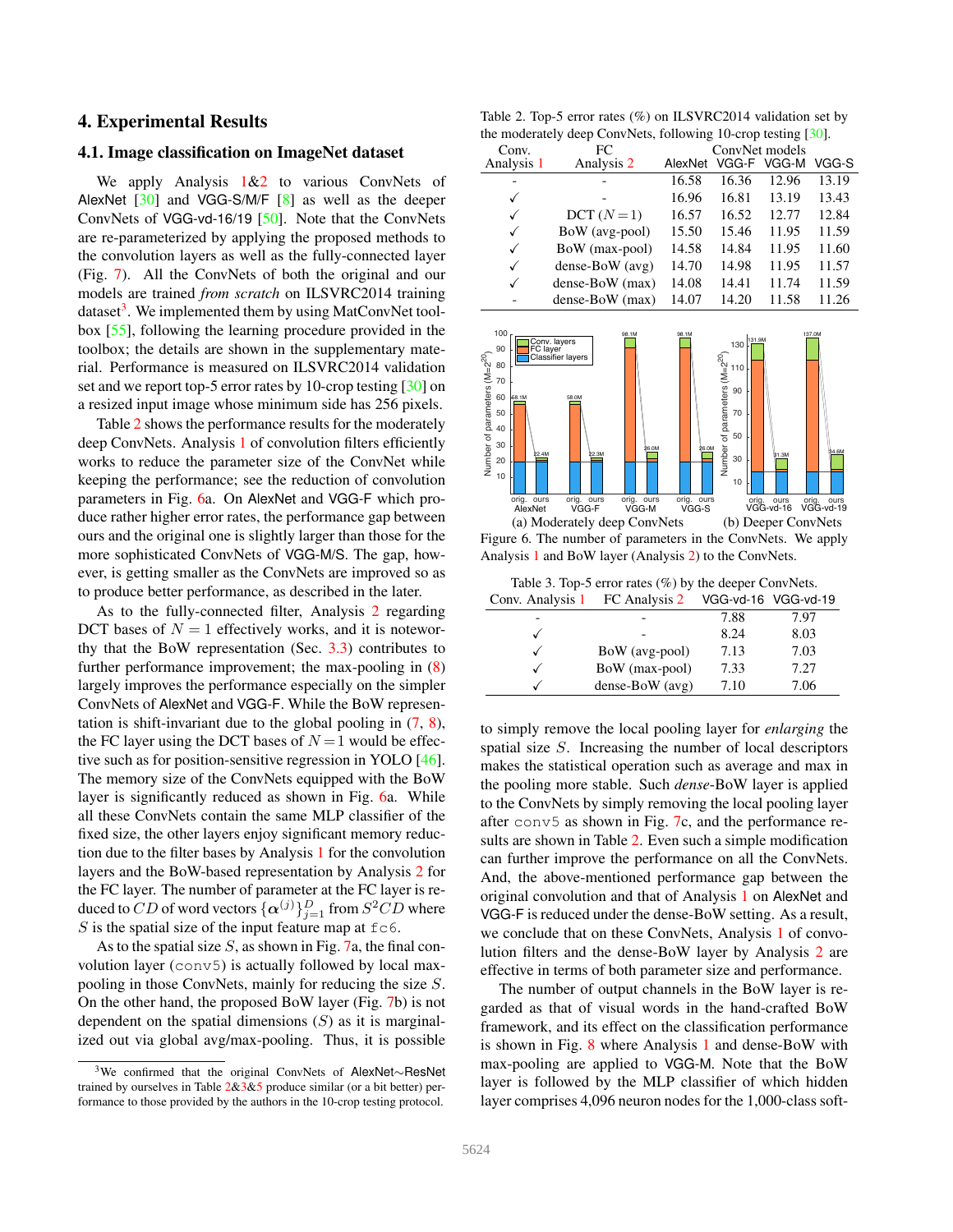



<span id="page-6-3"></span>Figure 8. Classification performances on various number of words (output channels) in the BoW layer. The default number is 4,096.

<span id="page-6-1"></span>(a) ConvNet (b) ConvNet with BoW (c) dense-BoW  $\pm$  (d) ResNet (e) ResNet-BoW Figure 7. The BoW layer (Sec. [3.3\)](#page-4-7) embedded in the ordinary ConvNets [\[30,](#page-8-1) [8,](#page-8-2) [50\]](#page-9-7) and ResNet [\[20\]](#page-8-5). The conventional layer names are underlined, and the cuboids stand for data shape in feedforwarding. The multi-/single-layered perceptron (MLP/SLP) is implemented by  $1 \times 1$  convolution.

max. Based on the trade-off between parameter size and the performance, it is favorable to employ 4,096 words, which corresponds to the original setting in VGG-M.

The proposed method is then applied to the deeper ConvNets of VGG-vd-16/19 [\[50\]](#page-9-7). The performance results shown in Table [3](#page-5-4) and Fig. [6b](#page-5-3) demonstrate the effectiveness of the proposed methods in these deeper models. The max-pooling in the BoW layer, however, does not contribute to performance improvement, even degrading performance, in contrast to the case of moderately deep ConvNets (Table [2\)](#page-5-2). The max-pooling operates *globally* on the input feature map, unlike the commonly used *local* max-pooling in ConvNets. Therefore, the *global* max-pooling at the FC layer makes back-propagation very sparse, which hampers end-to-end learning in the deeper (complex) models. This is also seen in Table [2](#page-5-2) where the effectiveness of max-pooling is less on VGG-M/S of plenty parameters, compared to the simple ConvNets of AlexNet and VGG-F. And, the dense-BoW by removing local pooling after conv5 is not so effective in VGG-vd-16/19. In the deeper models, the local descriptors produced by conv5 are heavily overlapped in terms of the spatial receptive fields, and thus the local pooling less affects such highly *smoothed* local descriptors.

# <span id="page-6-2"></span>4.2. Transferability

Next, we evaluate the transferability [\[5,](#page-8-28) [38,](#page-8-29) [45\]](#page-9-17) of the ConvNet which is pre-trained based on Analysis  $1&2$  $1&2$ . We apply to various types of datasets the ConvNet of VGG-vd-16 which is frequently employed as a generic image feature extractor instead of hand-crafted ones. The original VGG-vd-16 is compared with ours to which Analysis [1](#page-2-2) and the dense-BoW (avg-pool) layer by Analysis [2](#page-4-8) are applied, without fine-tuning for fairly evaluating the transferability (generality) of the ConvNets pre-trained on ILSVRC2014 training dataset. Note that our VGG-vd-16 consumes significantly lower memory, less than  $\frac{1}{4}$  of the original one, as shown in Fig. [6b](#page-5-3). The image features are extracted by applying the pre-trained ConvNet in a convolution manner to a rescaled image which has 256 pixels on the minimum side,

and then are max-pooled over the image region. The neuron activations at the intermediate layer,  $f c \frac{6}{7}$  for the original VGG-vd-16 and bow/mlp1 for ours, are employed to produce 4,096-dimensional features; bow and mlp1 are counterparts to  $f \circ \delta$  and  $f \circ \delta$ , respectively, as shown in Fig. [7.](#page-6-1) The features are finally classified by linear SVM [\[54\]](#page-9-18) and classification accuracies are measured according to the standard protocol provided in the respective datasets; on Caltech256, we draw 60 training samples on each class, and for details of the other datasets, refer to the respective papers.

The performance results are shown in Table [4.](#page-7-1) The proposed method improves the performance of the original VGG-vd-16, being close to the state-of-the-art performances. It should be noted that our ConvNet produces high performance at the bow layer on all the datasets, exhibiting favorable transferability to various tasks. In contrast, the performance by the original one is dependent on the combination of the layer types ( $f \in \mathcal{F}$  or  $f \in \mathcal{T}$ ) and target datasets, according to the similarity between the target task and the ImageNet classification as discussed in [\[5\]](#page-8-28). Note that most of the state-of-the-art methods are built on the pre-trained ConvNets, while we simply apply single VGG-vd-16 pretrained on ImageNet to an image of single-scale. Thus, our ConvNet would contribute to further improvement in those methods, which is out of our focus in this paper.

# <span id="page-6-0"></span>4.3. Improving ResNet [\[20\]](#page-8-5)

Finally, we analyze the deep ConvNet of ResNet [\[20\]](#page-8-5) which stacks plenty of  $3 \times 3$  convolution layers with singlelayered perceptron (SLP) classifier. We focus on the  $3 \times 3$ convolution and analyze them in the same manner as in Sec. [2.1](#page-1-3) based on the reconstruction error  $\epsilon$  by the six basis filters of  $N = 2$ . In Fig. [9,](#page-7-2) we can find that (1) the filters in the last block (conv5) exhibit quite less reconstruction errors, while (2) larger errors are produced at the other blocks, in comparison to the reference model of VGGvd-19. The first finding suggests that the conv5 block results in so simple filters as to be eliminated as redundant one. Thus, according to Analysis [2,](#page-4-8) we replace conv5 (and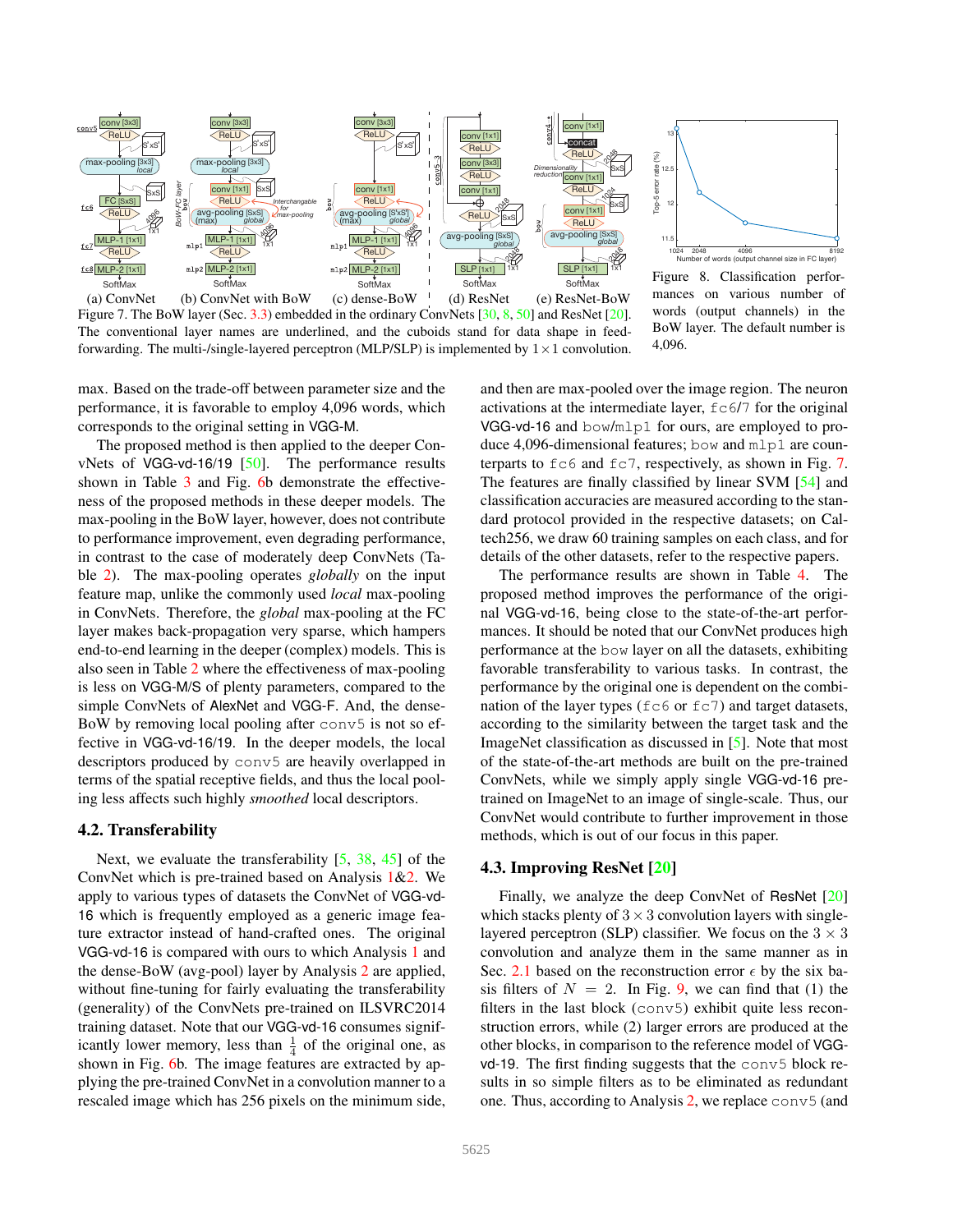<span id="page-7-1"></span>Table 4. Classification accuracy (%) on the various datasets of middle scale. The ConvNet of VGG-vd-16 pre-trained on ImageNet is applied without fine-tuning to extract image features, followed by a linear SVM. We also show the performance reported in the other papers.

|                   |                     | object classification |                                                                                                                                    | scene classification |               |         |        | fine-grained classification |            |            | others             |          |
|-------------------|---------------------|-----------------------|------------------------------------------------------------------------------------------------------------------------------------|----------------------|---------------|---------|--------|-----------------------------|------------|------------|--------------------|----------|
|                   |                     | VOC2007 Caltech256.   | Scene15                                                                                                                            | MIT <sub>67</sub>    | <b>SUN397</b> | Bird200 | Car196 | Pet <sub>37</sub>           | Flower102. | <b>FMD</b> | Event <sub>8</sub> | Action40 |
|                   | $\lfloor 2 \rfloor$ | $\lceil 19 \rceil$    | [31]                                                                                                                               | [44]                 | [61]          | [56]    | [29]   | [42]                        | [41]       | $[48]$     | [34]               | [66]     |
| $\mathbf{a}$ fc6  | 87.63               | 82.98                 | 93.35                                                                                                                              | 75.66                | 58.12         | 68.13   | 82.69  | 89.64                       | 93.03      | 83.57      | 98.40              | 75.88    |
| $O$ fc7           | 88.82               | 83.88                 | 93.03                                                                                                                              | 74.55                | 57.88         | 65.56   | 77.90  | 90.06                       | 92.20      | 84.76      | 97.64              | 76.65    |
| $\frac{8}{4}$ bow | 88.85               | 85.83                 | 93.49                                                                                                                              | 79.12                | 62.53         | 77.60   | 86.99  | 91.06                       | 96.72      | 85.42      | 98.33              | 79.56    |
| $O_{m1p1}$        | 89.32               | 85.52                 | 93.35                                                                                                                              | 78.62                | 60.32         | 71.03   | 81.98  | 91.50                       | 94.94      | 85.06      | 98.61              | 78.67    |
|                   |                     |                       | Others 77.7 [38] 86.1 [7] 195.18 [21] 86.04 [21] 70.17 [21] 185.1 [37] 92.5 [58] 93.45 [3] 96.40 [3] 182.4 [9] 96.13 [71] 80.9 [7] |                      |               |         |        |                             |            |            |                    |          |
|                   |                     |                       | 73.9 [45] 85.06 [3] 92.9 [65] 81.0 [9] 62.97 [3] 76.6 [22] 86.3 [64] 90.03 [62] 94.8 [7] 81.6 [36] 95.42 [70] 72.03 [70]           |                      |               |         |        |                             |            |            |                    |          |



<span id="page-7-2"></span>Figure 9. Reconstruction error  $\epsilon$  [\(3\)](#page-1-5) at respective  $3 \times 3$ convolution layers in ResNet [\[20\]](#page-8-5); we show those of VGG-vd-19 for reference.

subsequent average-pooling layer) with the proposed BoW representation [\(7\)](#page-4-5), as shown in Fig. [7e](#page-6-1); in order to increase the discriminativity of the local descriptor fed into the BoW, the last *sum*-connection at conv4 is replaced with *concatenation* and it is followed by dimensionality reduction via  $1 \times 1 \times 2048 \times 1024$  convolution like PCA in BoW.

Then, the second finding suggests applying the filters of the higher order ( $N > 2$ ) at the blocks of conv2∼4. According to Analysis [1,](#page-2-2) the higher-order derivatives can be realized by the larger-sized filters and we apply the  $5\times 5$  filter size, producing 15 basis filters of the order  $N = 4$ . The 5×5 filters are either replaced with 3×3 filters or embedded in the additional residual path to that of  $3 \times 3$ . We feed the  $5\times5$  convolution a feature map of the same or half number of channel, compared to the  $3 \times 3$  convolution; refer to the supplementary material for the detailed architecture.

The above two modifications are evaluated on ResNet-50 in Table [5.](#page-7-0) The BoW representation significantly reduces the parameter size while slightly improving the classification performance; combination (*d*) of Analysis [1](#page-2-2) for conv2∼4 and Analysis [2](#page-4-8) for conv5 halves the parameter size, maintaining the same performance as the original (*a*). This validates the first finding regarding the redundancy of conv5, which may be due to the preceding deep convolution layers that sufficiently characterize the image features. The second modification also improves the classification performance even by replacing the  $3 \times 3$  filters with  $5\times5$  only at the conv4 block (*e*). The performance is further improved by introducing both the  $3 \times 3$  and  $5 \times 5$  filters

<span id="page-7-0"></span>Table 5. Top-5 error rates (%) by ResNet-50 [\[20\]](#page-8-5). Numbers in parentheses indicate the number of parameters in the ConvNets. "same/half-dim" means the same/half number of input channels of  $5\times5$  convolution compared to that of  $3\times3$  convolution; the detailed architectures are shown in the supplementary material.

|                | conv $2\sim$ 3 | conv <sub>4</sub>                                                                 | conv5 Error Param. |      |                 |
|----------------|----------------|-----------------------------------------------------------------------------------|--------------------|------|-----------------|
| a)             | orig.          | orig.                                                                             | orig.              |      | $6.35$ [24.35M] |
| b)             | orig.          | orig.                                                                             | <b>BoW</b>         | 6.23 | $[14.09M]$      |
| $\epsilon$ )   |                | Analysis $1:3\times3$                                                             | orig.              |      | $6.42$ [20.75M] |
| $\overline{d}$ |                | Analysis $1:3\times3$                                                             | BoW                | 6.31 | $[12.74M]$      |
|                |                | e) Analysis $1:3\times3$ Analysis $1:5\times5$ (same-dim.)                        | <b>BoW</b>         | 6.01 | [16.12M]        |
|                |                | f) Analysis $1:3\times3$ Analysis $1:\{3\times3, 5\times5 \text{ (half-dim.)}\}\$ | <b>BoW</b>         | 5.71 | $[16.59M]$      |
| g)             |                | Analysis $1:\{3\times3, 5\times5 \text{ (half-dim.) }\}$                          | <b>BoW</b>         | 5.50 | [17.15M]        |
| h)             |                | Analysis $1:\{3\times3, 5\times5 \text{ (same-dim.)}\}\$                          | <b>BoW</b>         | 5.22 | [23.92M]        |

into residual paths at the blocks of conv2∼4 (*f*∼*h*). We finally achieve the performance (*h*) of 5.22% [23.92M] which is favorably competitive with ResNeXt-50  $[63]$ , 5.36%<sup>[4](#page-7-3)</sup> [23.93M]. These results show that analyzing filters based on our bases (Sec. [2.1,](#page-1-3) Fig. [9\)](#page-7-2) is useful to improve the ConvNet model and the proposed Analysis [1](#page-2-2)[&2](#page-4-8) work well for improving ResNet [\[20\]](#page-8-5); we would improve ResNeXt [\[63\]](#page-9-4) in a similar way since the ResNeXt and ResNet share large portion of the network architecture.

# 5. Conclusion

We have proposed the methods to reformulate filters for improving ConvNets. Two types of methods are presented through analyzing filters at convolution and fullyconnected (FC) layers, respectively, on various pre-trained ConvNets. We give light on the redundant parameterization of the filters, and introduce the filter bases of lower ranks by means of the orthonormal steerable filters and discrete cosine transform. The analysis on the FC layer further endows us with the BoW-based representation. The proposed methods can improve the existing ConvNets in terms of memory size and classification performance while keeping the overall network architecture. The experimental results on image classification show that they work effectively in various types of ConvNets, including ResNet, on ImageNet with exhibiting favorable transferability on the other dataset.

<span id="page-7-3"></span><sup>&</sup>lt;sup>4</sup>We applied the pre-trained model of ResNeXt-50 (32x4d) [\[63\]](#page-9-4) with 10-crop testing. And, our ResNet-101 with the configuration (*f*) produces 4.88% [39.75M] compared to 4.96% [42.26M] of ResNeXt-101 (32x4d).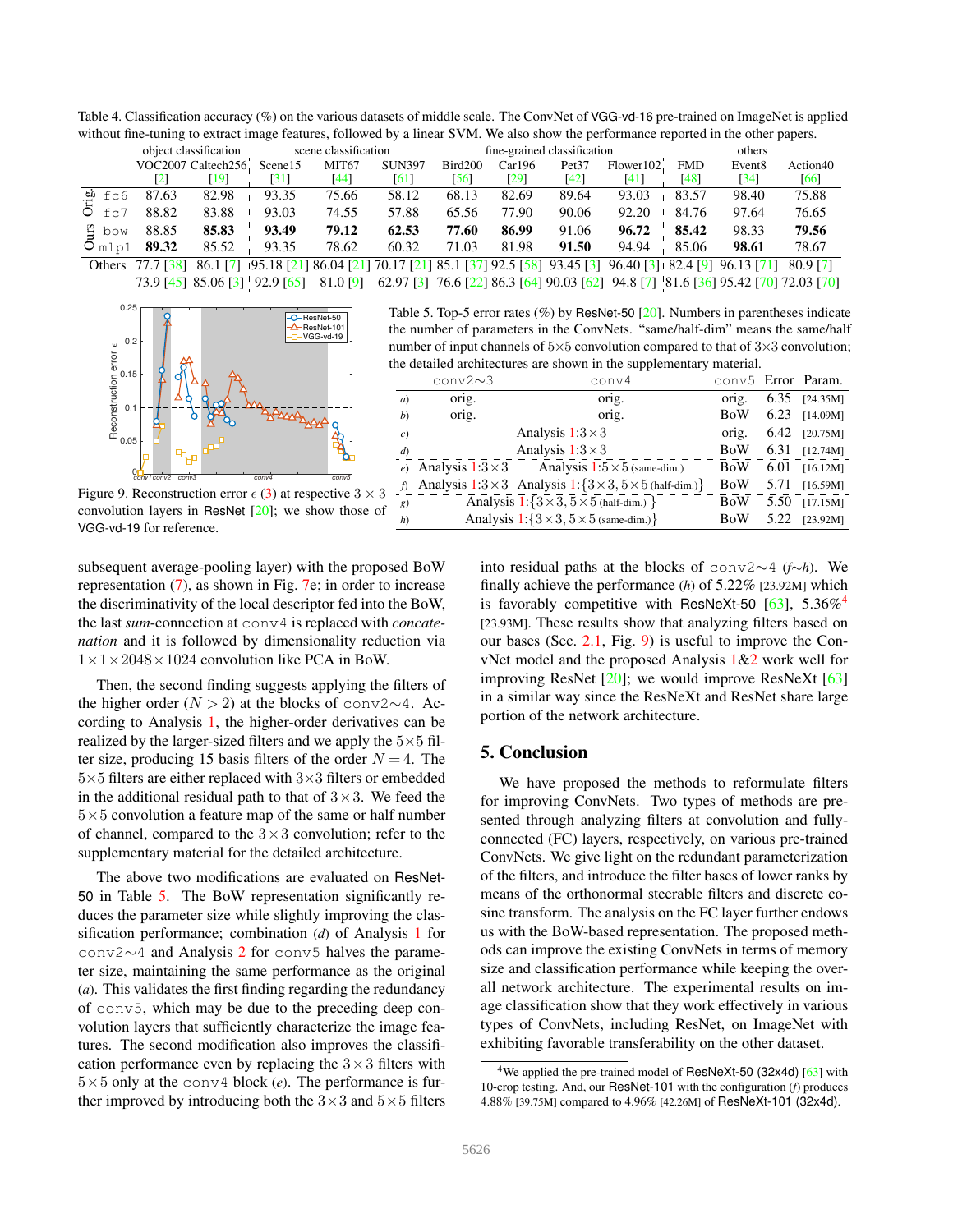## References

- <span id="page-8-12"></span>[1] MatConvNet pre-trained models. [http://www.vlfeat.](http://www.vlfeat.org/matconvnet/pretrained/) [org/matconvnet/pretrained/](http://www.vlfeat.org/matconvnet/pretrained/). Accessed: 2017-1- 19.
- <span id="page-8-30"></span>[2] The PASCAL Visual Object Classes Challenge 2007 (VOC2007). [http://www.pascal-network.org/](http://www.pascal-network.org/challenges/VOC/voc2007/index.html) [challenges/VOC/voc2007/index.html](http://www.pascal-network.org/challenges/VOC/voc2007/index.html).
- <span id="page-8-9"></span>[3] J. W. A. Y. AL. Xie, L. Zheng and Q. Tian. Interactive : Inter-layer activeness propagation. In *CVPR*, pages 270–279, 2016.
- <span id="page-8-26"></span>[4] R. Arandjelović, P. Gronat, A. Torii, T. Pajdla, and J. Sivic. Netvlad: Cnn architecture for weakly supervised place recognition. In *CVPR*, pages 5297–5307, 2016.
- <span id="page-8-28"></span>[5] H. Azizpour, A. S. Razavian, J. Sullivan, A. Maki, and S. Carlsson. Factors of transferability for a generic convnet representation. *IEEE Transactions on Pattern Analysis and Machine Intelligence*, 38(9):1790–1802, 2016.
- <span id="page-8-24"></span>[6] Y. Boureau, J. Ponce, and Y. LeCun. A theoretical analysis of feature pooling in visual recognition. In *ICML*, pages 111– 118, 2010.
- <span id="page-8-35"></span>[7] S. Cai, L. Zhang, and W. Z. X. Feng. A probabilistic collaborative representation based approach for pattern classification. In *CVPR*, pages 2950–2959, 2016.
- <span id="page-8-2"></span>[8] K. Chatfield, K. Simonyan, A. Vedaldi, and A. Zisserman. Return of the devil in the details: Delving deep into convolutional nets. *BMVC*, 2014.
- <span id="page-8-25"></span>[9] M. Cimpoi, S. Maji, and A. Vedaldi. Deep filter banks for texture recognition and segmentation. In *CVPR*, pages 3828– 3836, 2015.
- <span id="page-8-15"></span>[10] T. S. Cohen and M. Welling. Steerable cnns. *arXiv,* 1612.08498, 2016.
- <span id="page-8-22"></span>[11] G. Csurka, C. Bray, C. Dance, and L. Fan. Visual categorization with bags of keypoints. In *ECCV Workshop on Statistical Learning in Computer Vision*, pages 1–22, 2004.
- <span id="page-8-3"></span>[12] J. Deng, W. Dong, R. Socher, L.-J. Li, K. Li, and L. Fei-Fei. Imagenet: A large-scale hierarchical image database. In *CVPR*, pages 248–255, 2009.
- <span id="page-8-19"></span>[13] E. Denton, W. Zaremba, J. Bruna, Y. LeCun, and R. Fergus. Exploiting linear structure within convolutional networks for efficient evaluation. In *NIPS*, pages 1269–1277, 2014.
- <span id="page-8-8"></span>[14] A. Dosovitskiy and T. Brox. Inverting visual representations with convolutional networks. In *CVPR*, pages 4829–4837, 2016.
- <span id="page-8-10"></span>[15] L. M. Florack, B. M. ter Haar Romeny, J. J. Koenderink, and M. A. Viergever. Scale and the differential structure of images. *Image and Vision Computing*, 10(6):376–388, 1992.
- <span id="page-8-11"></span>[16] W. T. Freeman and E. H. Adelson. The design and use of steerable filters. *IEEE Transactions on Pattern Analysis and Machine Intelligence*, 13(9):891–906, 1991.
- <span id="page-8-27"></span>[17] R. Girshick. Fast r-cnn. In *CVPR*, pages 1440–1448, 2015.
- <span id="page-8-20"></span>[18] R. Gonzalez and R. Woods. *Digital Image Processing*. Prentice Hall, 2007.
- <span id="page-8-31"></span>[19] G. Griffin, A. Holub, and P. Perona. Caltech-256 object category dataset. Technical Report 7694, Caltech, 2007.
- <span id="page-8-5"></span>[20] K. He, X. Zhang, S. Ren, and J. Sun. Deep residual learning for image recognition. In *CVPR*, pages 770–778, 2016.
- <span id="page-8-36"></span>[21] L. Herranz, S. Jiang, and X. Li. Scene recognition with cnns: objects, scales and dataset bias. In *CVPR*, pages 571–579, 2016.
- <span id="page-8-38"></span>[22] S. Huang, Z. Xu, D. Tao, and Y. Zhang. Part-stacked cnn for fine-grained visual categorization. In *CVPR*, pages 1173– 1181, 2016.
- <span id="page-8-23"></span>[23] Y. Huang, K. Huang, Y. Yu, and T. Tan. Salient coding for image classification. In *CVPR*, pages 1753–1760, 2011.
- <span id="page-8-4"></span>[24] S. Ioffe and C. Szegedy. Batch normalization: Accelerating deep network training by reducing internal covariate shift. *Journal of Machine Learning Research*, 37:448–456, 2015.
- <span id="page-8-14"></span>[25] J.-H. Jacobsen, B. de Brabandere, and A. W. Smeulders. Dynamic steerable blocks in deep residual networks. In *BMVC*, pages 1–13, 2017.
- <span id="page-8-16"></span>[26] J.-H. Jacobsen, J. van Gemert, Z. Lou, and A. W. M. Smeulders. Structured receptive fields in cnns. In *CVPR*, pages 2610–2619, 2016.
- <span id="page-8-17"></span>[27] M. Jaderberg, A. Vedaldi, and A. Zisserman. Speeding up convolutional neural networks with low rank expansions. In *BMVC*, 2014.
- <span id="page-8-21"></span>[28] Y. Jia, E. Shelhamer, J. Donahue, S. Karayev, J. Long, R. Girshick, S. Guadarrama, and T. Darrell. Caffe: Convolutional architecture for fast feature embedding. *arXiv,* 1408.5093, 2014.
- <span id="page-8-33"></span>[29] J. Krause, M. Stark, J. Deng, and L. Fei-Fei. 3d object representations for fine-grained categorization. In *ICCV Workshop*, 2013.
- <span id="page-8-1"></span>[30] A. Krizhevsky, I. Sutskever, and G. E. Hinton. Imagenet classification with deep convolutional neural networks. In *NIPS*, pages 1097–1105, 2012.
- <span id="page-8-32"></span>[31] S. Lazebnik, C. Schmid, and J. Ponce. Beyond bags of features: Spatial pyramid matching for recognizing natural scene categories. In *IEEE Conference on Computer Vision and Pattern Recognition*, pages 2169–2178, 2006.
- <span id="page-8-18"></span>[32] V. Lebedev, Y. Ganin, M. Rakhuba, I. Oseledets, and V. Lempitsky. Speeding-up convolutional neural networks using fine-tuned cp-decomposition. In *ICLR*, 2015.
- <span id="page-8-0"></span>[33] Y. LeCun, B. Boser, J. S. Denker, D. Henderson, R. E. Howard, W. Hubbard, and L. D. Jackel. Backpropagation applied to handwritten zip code recognition. *Neural Computation*, 1(4):541–551, 1989.
- <span id="page-8-34"></span>[34] L.-J. Li and L. Fei-Fei. What, where and who? classifying events by scene and object recognition. In *ICCV*, 2007.
- <span id="page-8-13"></span>[35] M. Lin, Q. Chen, and S. Yan. Network in network. *CoRR,* abs/1312.4400, 2013.
- <span id="page-8-6"></span>[36] T.-Y. Lin and S. Maji. Visualizing and understanding deep texture representations. In *CVPR*, pages 2791–2799, 2016.
- <span id="page-8-37"></span>[37] T.-Y. Lin, A. RoyChowdhury, and S. Maji. Bilinear models for fine-grained visual recognition fine-grained visual recognition. In *ICCV*, pages 1449–1457, 2015.
- <span id="page-8-29"></span>[38] I. L. M. Oquab, L. Bottou and J. Sivic. Learning and transferring mid-level image representations using convolutional neural networks. In *CVPR*, pages 1717–1724, 2014.
- <span id="page-8-7"></span>[39] A. Mahendran and A. Vedaldi. Understanding deep image representations by inverting them. In *CVPR*, pages 5188– 5196, 2015.